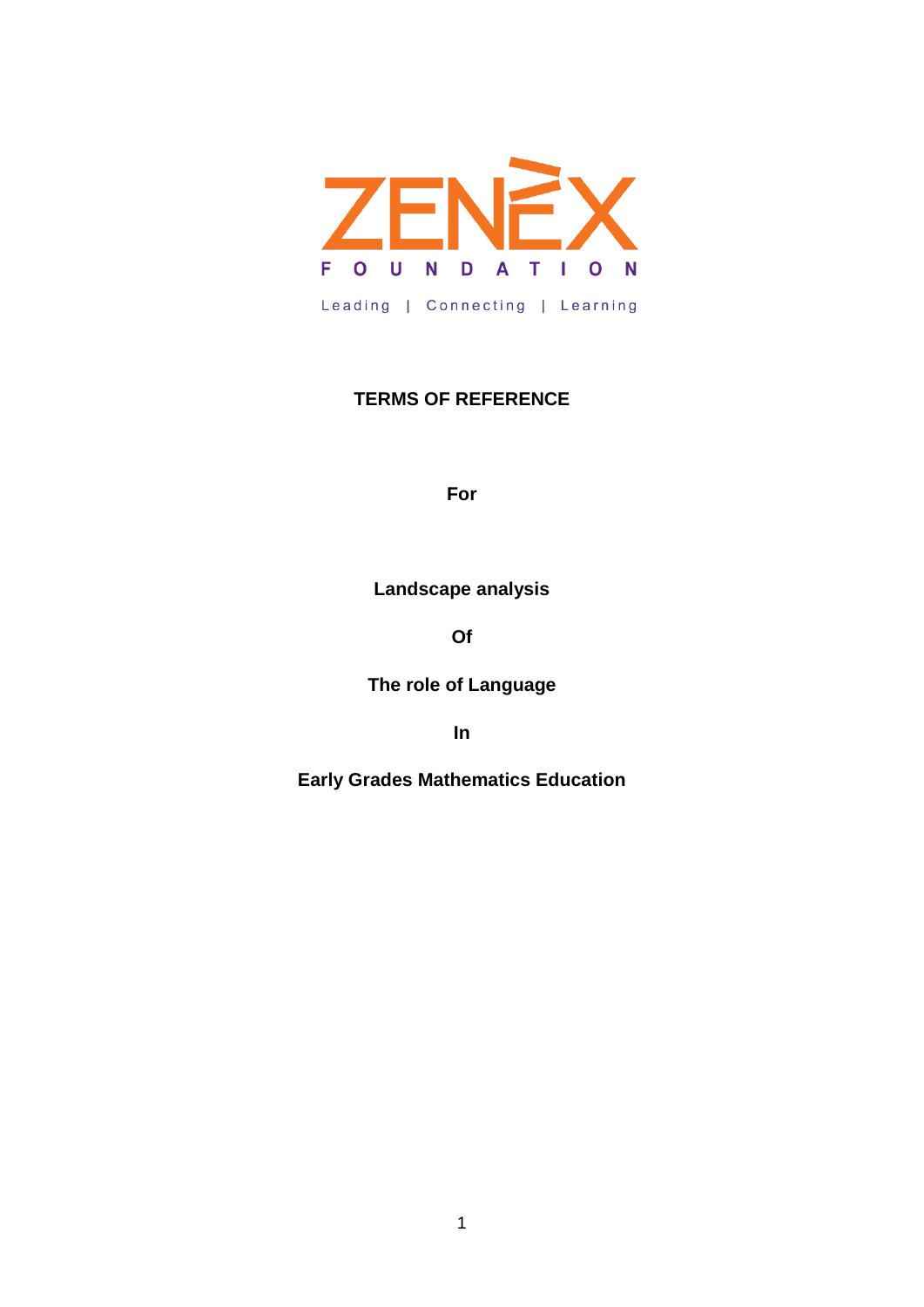#### **1. Purpose**

This is a call for service providers to conduct a landscape study on the role of language in the teaching and learning of mathematics in the early grade (Grade  $R - 4$ ). Zenex wishes to undertake this process to examine current constraints, practices and available research/evidence to better understand how language is used to enhance teaching and learning in early grade mathematics. The study should consider published research, Department of Basic Education policy documents on language of learning and teaching in schools and verified data from school interventions and evaluations.

The TORs are targeted at academics, practitioners and individual consultant involved in the area of language and mathematics in education.

#### **2. Background and rationale**

Language is critical for cognitive development as it provides the concepts for thinking and therefore a means for expressing ideas and asking questions (Vygotsky, 1989). Traditionally, the challenges associated with learning mathematics were largely seen as coming from the cognitive demands of mathematics itself. It is now widely accepted that language is a prerequisite for mathematics learning and teaching (Sharma, 2016). Mathematics is strongly connected with language and to succeed in mathematics, learners must be able to competently understand and use mathematical language (Walshaw, 2009).

According to the Curriculum Assessment Policy Statement (CAPS), learning to communicate mathematically is central to what it means to learn mathematics. Learners are expected to participate in a variety of mathematical talk and written practices, such as explaining solution processes, describing conjectures, proving conclusions, and presenting arguments. The official description of the mathematics learning area emphasises the role that language plays in the expression, development and contestation of mathematics (Setati, 2003).

2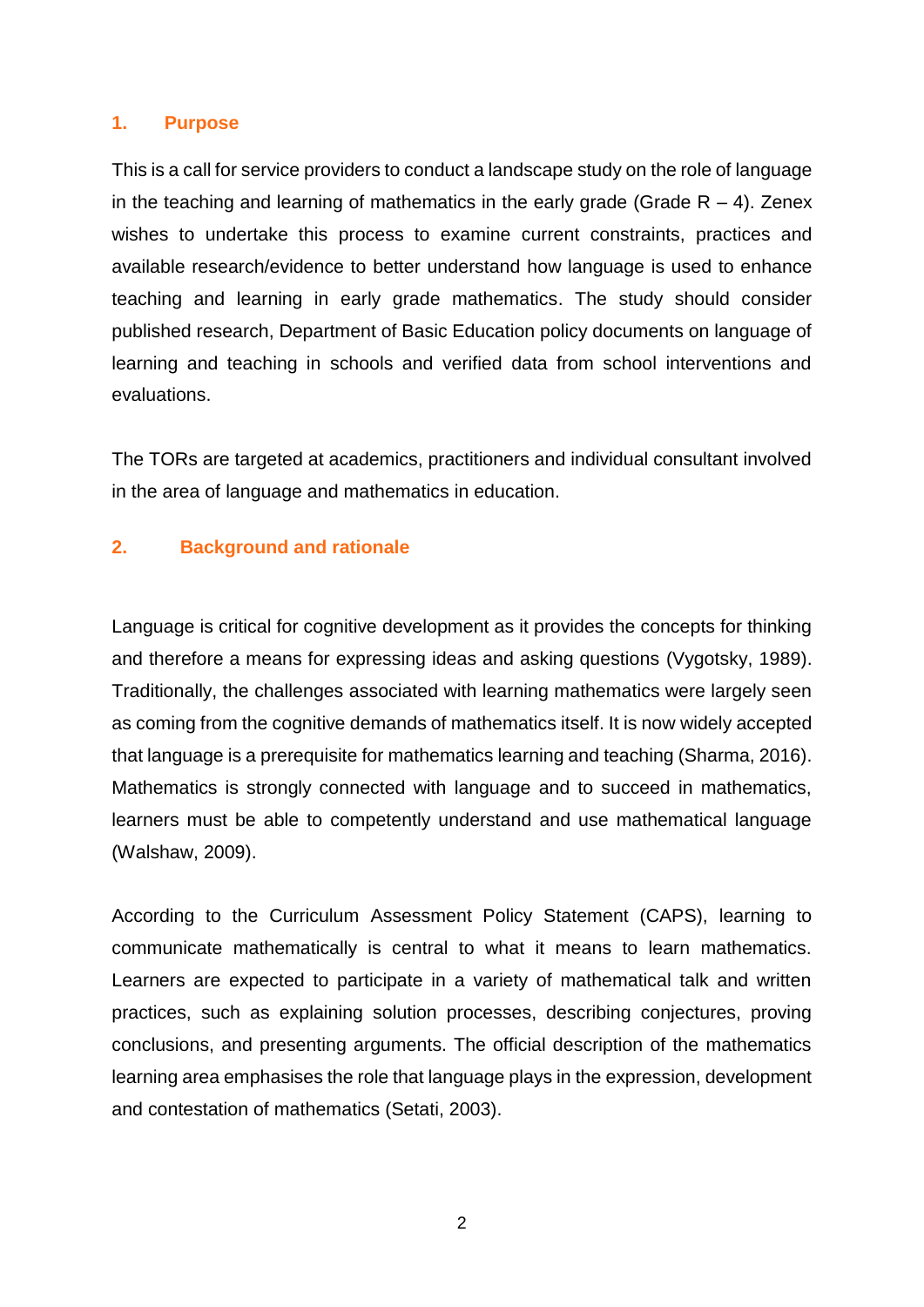South Africa has 11 official languages with English and Afrikaans being the most academically developed. The South African legislation and education policy does not prescribe which of the 11 languages schools must use for learning and teaching. This is responsibility is left to the school governing body , which is made up of the school principal, staff members and parents. In terms of The language in education [policy](https://www.education.gov.za/Portals/0/Documents/Policies/GET/LanguageEducationPolicy1997.pdf?ver=2007-08-22-083918-000) (LieP), the language of instruction in a school can only be an official language. While English-speaking learners and most Afrikaans-speaking learners learn through the medium of their home language throughout schooling, and also take it as a subject, African language speakers in Grades 1, 2 and 3 are taught in their home language and then switch to a different medium of instruction (usually English) from Grade 4.

The multilingual nature of South African society makes the development and implementation of language policies complex, especially in education, where nonindigenous languages still play an important role. It also affects how the learning of additional languages is understood and interpreted, especially in an environment where multiple languages are used, and because of the interactions that are possible among the languages and the processes involved in learning them (Cenoz & Genesee, 1998).

#### **3. Scope of the landscape study**

The Foundation is calling for proposals to undertake a landscape analysis to inform its strategy and to build evidence of the role of language in mathematics education in Grade R - 4 in the country. The landscape analysis should entail the following:

- What are the challenges/difficulties of teaching and learning mathematics in African languages in South African classrooms?
	- o What pedagogical approaches do teachers employ?
- What are the challenges/difficulties of teaching and learning mathematics in multilingual classrooms in South African?
	- o How monolingual mathematics resources are integrated teaching multilingual classrooms?
- What is the impact of the transition to English at grade 4 on the learner's understanding of mathematics?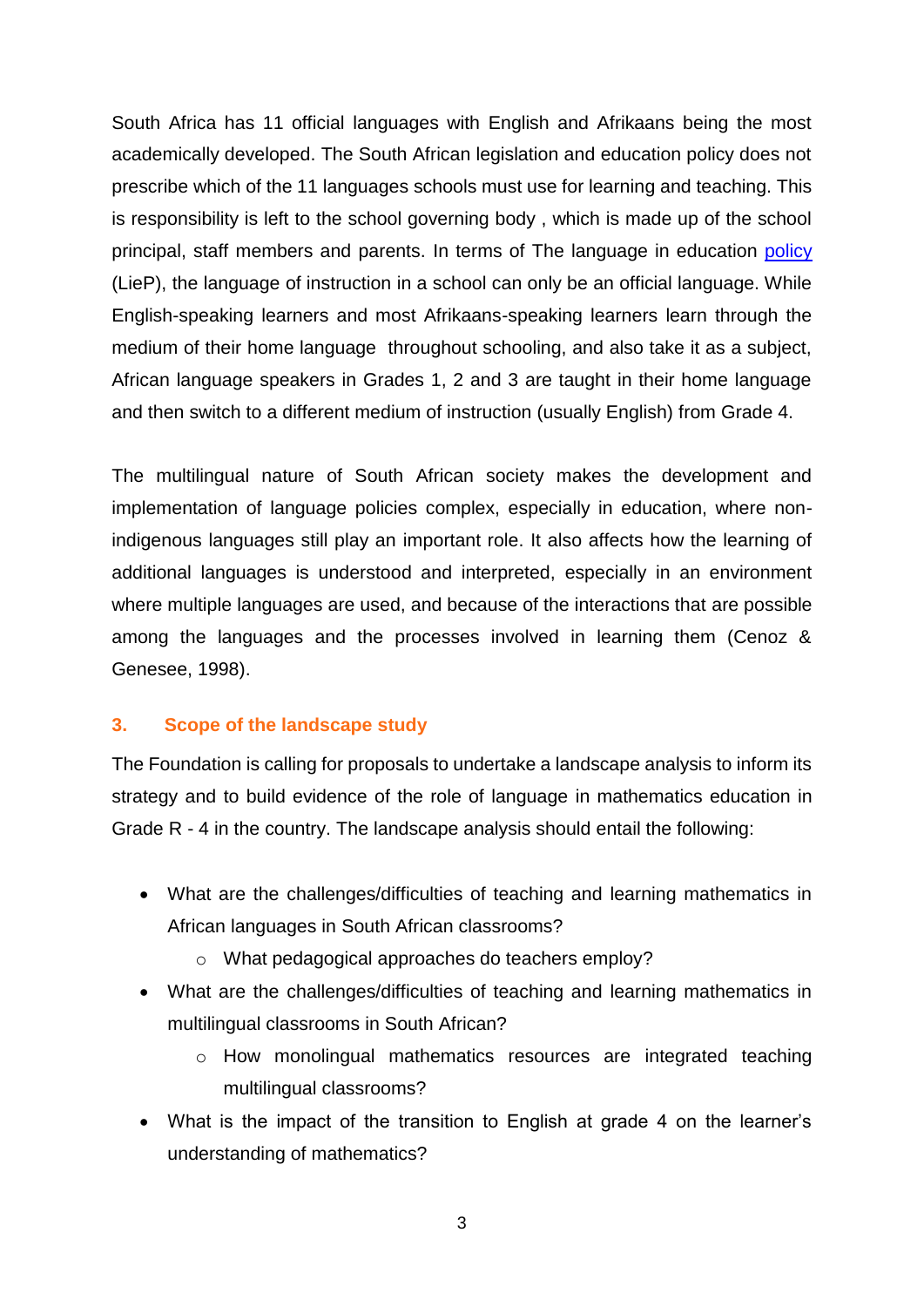Implementing partners are expected to employ innovative approaches in undertaking the study, including.

- Relevant extensive literature review.
- Review of evaluations on the interventions conducted in this area.
- Qualitative studies

## **3.1. Deliverables**

The study should provide a comprehensive overview of language usage in the early grades implemented between 2016 and 2021.

## **3.2 Proposal Submission and Selection Process**

The applicant must submit a proposal to the Foundation that sets out how they will undertake this landscape analysis. Applicants can also collaborate with other individuals and organisations to ensure that the required capacity and expertise is available within their team.

The proposal must include:

- A brief outline of your understanding of the task
- An outline of the process, methodology and landscape mapping strategy that you propose.
- A plan with high-level activities, period and budget.
- Experience and expertise of the organisation and team that will undertake the study.
- List of team members. This includes brief CVs of the team leader and researchers/evaluators.

Following the submission of proposals, a shortlist of potential applicants may be required to attend an interview process. The proposal will be assessed against the following criteria:

- Understanding and interpretation of the task
- The approach to the task, including methodology and data collection and analysis
- Experience and expertise in the field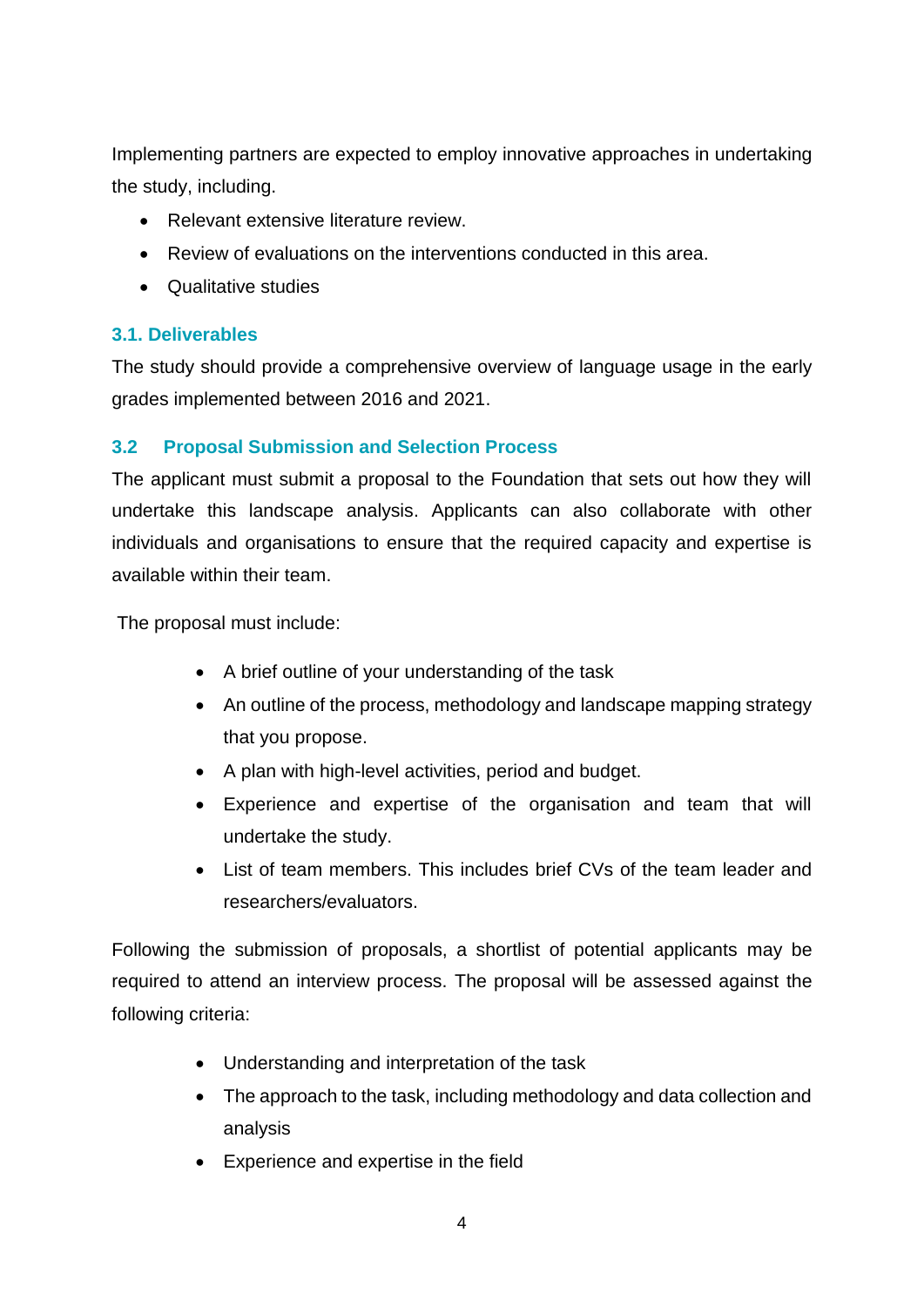- Organisational capacity
- Cost

## **4. Deliverables and time frame**

| <b>Deliverable</b>                                                        | <b>Date</b>           |
|---------------------------------------------------------------------------|-----------------------|
| <b>Submission of proposal</b>                                             | <b>15 July 2022</b>   |
| Letter of appointment                                                     | 30 July 2022          |
| Meeting to agree and finalise the scope<br>of work, methodology, and plan | <b>05 August 2022</b> |
| <b>Final Report and presentation</b>                                      | 30 September 2022     |

#### **5. Intellectual Property**

The appointed Implementing partner will assign to Zenex Foundation its copyright to all data, instruments, documents, and reports emanating from this study.